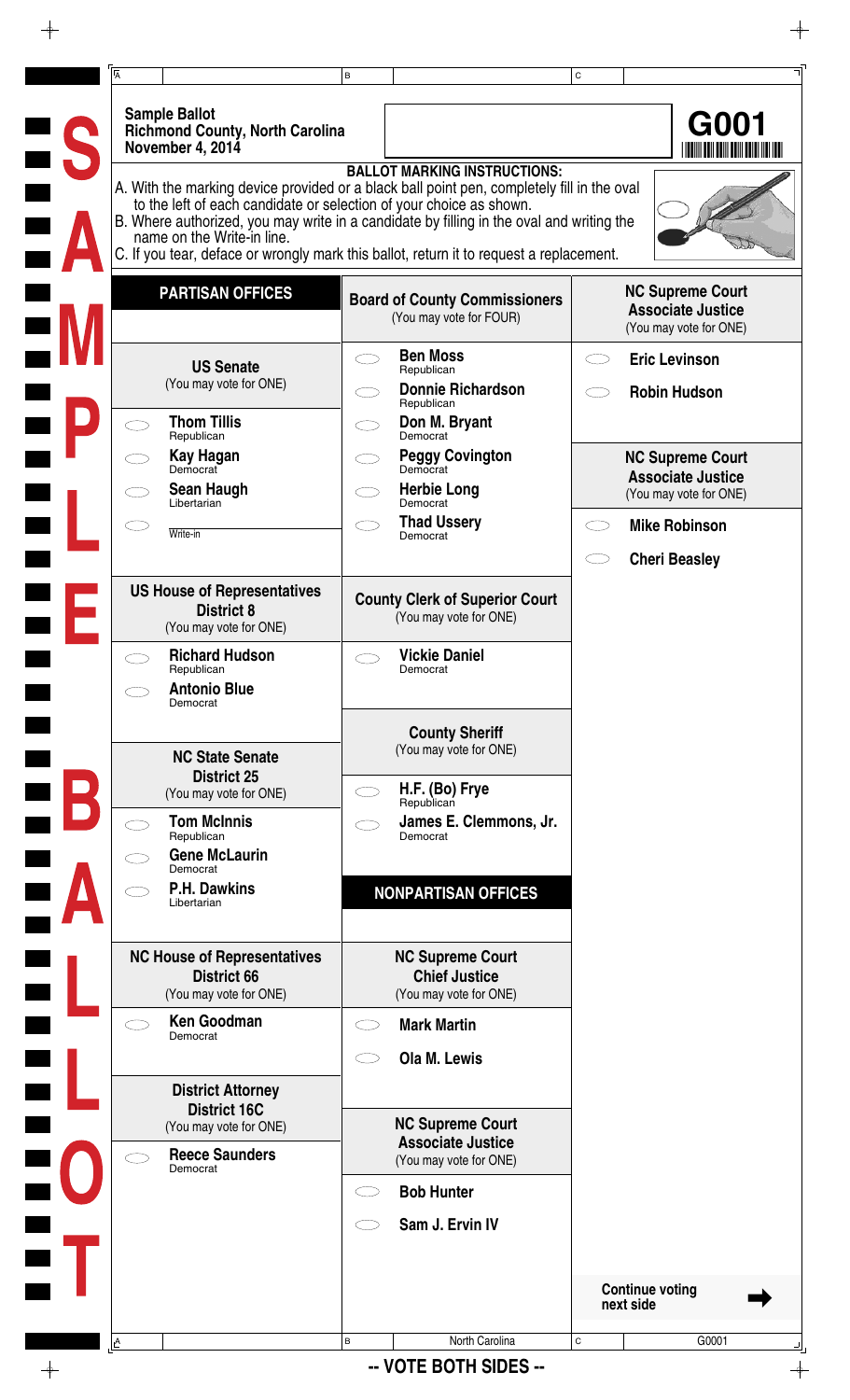| <b>Marion Warren</b><br><b>Scott T. Brewer</b><br>Ο<br>Local sales and use tax at the rate<br>of one-quarter percent (0.25%) in<br><b>Chuck Winfree</b><br>addition to all other State and<br>local sales and use taxes.<br><b>NC District Court Judge</b><br>John M. Tyson<br><b>District 16A</b><br><b>Elizabeth Davenport Scott</b><br>For<br>(You may vote for ONE)<br><b>Tricia Shields</b><br>Regina M. Joe<br><b>Against</b><br><b>Jody Newsome</b><br><b>NC District Court Judge</b><br><b>Marty Martin</b><br><b>District 16A</b><br><b>Hunter Murphy</b><br><b>End of Ballot</b><br>くつ<br>(You may vote for ONE)<br><b>Keischa Lovelace</b><br><b>Chris Rhue</b><br><b>Ann Kirby</b><br><b>Soil and Water Conservation</b><br>Abe Jones<br><b>District Supervisor</b><br><b>Sabra Jean Faires</b><br>(You may vote for TWO)<br><b>Daniel Patrick Donahue</b><br><b>Tommy Deese</b><br>J. Brad Donovan<br>Write-in<br>Lori G. Christian<br>Write-in<br>Jeffrey M. Cook<br><b>Betsy Bunting</b><br><b>REFERENDA</b><br>John S. Arrowood<br><b>Valerie Johnson Zachary</b><br><b>NC Constitutional Amendment</b><br>Constitutional amendment<br><b>NC Court of Appeals Judge</b><br>providing that a person accused<br>(You may vote for ONE)<br>of any criminal offense for which<br>the State is not seeking a<br><b>Bill Southern</b><br>sentence of death in superior<br>court may, in writing or on the<br>Lucy Inman<br>record in court and with the<br>consent of the trial judge, waive<br>the person's right to a trial by jury.<br>For<br><b>NC Court of Appeals Judge</b><br>(You may vote for ONE)<br><b>Against</b><br><b>Donna Stroud</b><br><b>NC Court of Appeals Judge</b><br>(You may vote for ONE)<br><b>Paul Holcombe</b><br><b>Mark Davis</b> | <b>NC Court of Appeals Judge</b><br>(You may vote for ONE) | <b>NC District Court Judge</b><br><b>District 16A</b><br>(You may vote for ONE) | <b>Richmond County</b><br>Sales and Use Tax |
|---------------------------------------------------------------------------------------------------------------------------------------------------------------------------------------------------------------------------------------------------------------------------------------------------------------------------------------------------------------------------------------------------------------------------------------------------------------------------------------------------------------------------------------------------------------------------------------------------------------------------------------------------------------------------------------------------------------------------------------------------------------------------------------------------------------------------------------------------------------------------------------------------------------------------------------------------------------------------------------------------------------------------------------------------------------------------------------------------------------------------------------------------------------------------------------------------------------------------------------------------------------------------------------------------------------------------------------------------------------------------------------------------------------------------------------------------------------------------------------------------------------------------------------------------------------------------------------------------------------------------------------------------------------------------------------------------------------------------------------------------------------------------|------------------------------------------------------------|---------------------------------------------------------------------------------|---------------------------------------------|
|                                                                                                                                                                                                                                                                                                                                                                                                                                                                                                                                                                                                                                                                                                                                                                                                                                                                                                                                                                                                                                                                                                                                                                                                                                                                                                                                                                                                                                                                                                                                                                                                                                                                                                                                                                           |                                                            |                                                                                 |                                             |
|                                                                                                                                                                                                                                                                                                                                                                                                                                                                                                                                                                                                                                                                                                                                                                                                                                                                                                                                                                                                                                                                                                                                                                                                                                                                                                                                                                                                                                                                                                                                                                                                                                                                                                                                                                           |                                                            |                                                                                 |                                             |
|                                                                                                                                                                                                                                                                                                                                                                                                                                                                                                                                                                                                                                                                                                                                                                                                                                                                                                                                                                                                                                                                                                                                                                                                                                                                                                                                                                                                                                                                                                                                                                                                                                                                                                                                                                           |                                                            |                                                                                 |                                             |
|                                                                                                                                                                                                                                                                                                                                                                                                                                                                                                                                                                                                                                                                                                                                                                                                                                                                                                                                                                                                                                                                                                                                                                                                                                                                                                                                                                                                                                                                                                                                                                                                                                                                                                                                                                           |                                                            |                                                                                 |                                             |
|                                                                                                                                                                                                                                                                                                                                                                                                                                                                                                                                                                                                                                                                                                                                                                                                                                                                                                                                                                                                                                                                                                                                                                                                                                                                                                                                                                                                                                                                                                                                                                                                                                                                                                                                                                           |                                                            |                                                                                 |                                             |
|                                                                                                                                                                                                                                                                                                                                                                                                                                                                                                                                                                                                                                                                                                                                                                                                                                                                                                                                                                                                                                                                                                                                                                                                                                                                                                                                                                                                                                                                                                                                                                                                                                                                                                                                                                           |                                                            |                                                                                 |                                             |
|                                                                                                                                                                                                                                                                                                                                                                                                                                                                                                                                                                                                                                                                                                                                                                                                                                                                                                                                                                                                                                                                                                                                                                                                                                                                                                                                                                                                                                                                                                                                                                                                                                                                                                                                                                           |                                                            |                                                                                 |                                             |
|                                                                                                                                                                                                                                                                                                                                                                                                                                                                                                                                                                                                                                                                                                                                                                                                                                                                                                                                                                                                                                                                                                                                                                                                                                                                                                                                                                                                                                                                                                                                                                                                                                                                                                                                                                           |                                                            |                                                                                 |                                             |
|                                                                                                                                                                                                                                                                                                                                                                                                                                                                                                                                                                                                                                                                                                                                                                                                                                                                                                                                                                                                                                                                                                                                                                                                                                                                                                                                                                                                                                                                                                                                                                                                                                                                                                                                                                           |                                                            |                                                                                 |                                             |
|                                                                                                                                                                                                                                                                                                                                                                                                                                                                                                                                                                                                                                                                                                                                                                                                                                                                                                                                                                                                                                                                                                                                                                                                                                                                                                                                                                                                                                                                                                                                                                                                                                                                                                                                                                           |                                                            |                                                                                 |                                             |
|                                                                                                                                                                                                                                                                                                                                                                                                                                                                                                                                                                                                                                                                                                                                                                                                                                                                                                                                                                                                                                                                                                                                                                                                                                                                                                                                                                                                                                                                                                                                                                                                                                                                                                                                                                           |                                                            |                                                                                 |                                             |
|                                                                                                                                                                                                                                                                                                                                                                                                                                                                                                                                                                                                                                                                                                                                                                                                                                                                                                                                                                                                                                                                                                                                                                                                                                                                                                                                                                                                                                                                                                                                                                                                                                                                                                                                                                           |                                                            |                                                                                 |                                             |
|                                                                                                                                                                                                                                                                                                                                                                                                                                                                                                                                                                                                                                                                                                                                                                                                                                                                                                                                                                                                                                                                                                                                                                                                                                                                                                                                                                                                                                                                                                                                                                                                                                                                                                                                                                           |                                                            |                                                                                 |                                             |
|                                                                                                                                                                                                                                                                                                                                                                                                                                                                                                                                                                                                                                                                                                                                                                                                                                                                                                                                                                                                                                                                                                                                                                                                                                                                                                                                                                                                                                                                                                                                                                                                                                                                                                                                                                           |                                                            |                                                                                 |                                             |
|                                                                                                                                                                                                                                                                                                                                                                                                                                                                                                                                                                                                                                                                                                                                                                                                                                                                                                                                                                                                                                                                                                                                                                                                                                                                                                                                                                                                                                                                                                                                                                                                                                                                                                                                                                           |                                                            |                                                                                 |                                             |
|                                                                                                                                                                                                                                                                                                                                                                                                                                                                                                                                                                                                                                                                                                                                                                                                                                                                                                                                                                                                                                                                                                                                                                                                                                                                                                                                                                                                                                                                                                                                                                                                                                                                                                                                                                           |                                                            |                                                                                 |                                             |
|                                                                                                                                                                                                                                                                                                                                                                                                                                                                                                                                                                                                                                                                                                                                                                                                                                                                                                                                                                                                                                                                                                                                                                                                                                                                                                                                                                                                                                                                                                                                                                                                                                                                                                                                                                           |                                                            |                                                                                 |                                             |
|                                                                                                                                                                                                                                                                                                                                                                                                                                                                                                                                                                                                                                                                                                                                                                                                                                                                                                                                                                                                                                                                                                                                                                                                                                                                                                                                                                                                                                                                                                                                                                                                                                                                                                                                                                           |                                                            |                                                                                 |                                             |
|                                                                                                                                                                                                                                                                                                                                                                                                                                                                                                                                                                                                                                                                                                                                                                                                                                                                                                                                                                                                                                                                                                                                                                                                                                                                                                                                                                                                                                                                                                                                                                                                                                                                                                                                                                           |                                                            |                                                                                 |                                             |
|                                                                                                                                                                                                                                                                                                                                                                                                                                                                                                                                                                                                                                                                                                                                                                                                                                                                                                                                                                                                                                                                                                                                                                                                                                                                                                                                                                                                                                                                                                                                                                                                                                                                                                                                                                           |                                                            |                                                                                 |                                             |
|                                                                                                                                                                                                                                                                                                                                                                                                                                                                                                                                                                                                                                                                                                                                                                                                                                                                                                                                                                                                                                                                                                                                                                                                                                                                                                                                                                                                                                                                                                                                                                                                                                                                                                                                                                           |                                                            |                                                                                 |                                             |
|                                                                                                                                                                                                                                                                                                                                                                                                                                                                                                                                                                                                                                                                                                                                                                                                                                                                                                                                                                                                                                                                                                                                                                                                                                                                                                                                                                                                                                                                                                                                                                                                                                                                                                                                                                           |                                                            |                                                                                 |                                             |
|                                                                                                                                                                                                                                                                                                                                                                                                                                                                                                                                                                                                                                                                                                                                                                                                                                                                                                                                                                                                                                                                                                                                                                                                                                                                                                                                                                                                                                                                                                                                                                                                                                                                                                                                                                           |                                                            |                                                                                 |                                             |
|                                                                                                                                                                                                                                                                                                                                                                                                                                                                                                                                                                                                                                                                                                                                                                                                                                                                                                                                                                                                                                                                                                                                                                                                                                                                                                                                                                                                                                                                                                                                                                                                                                                                                                                                                                           |                                                            |                                                                                 |                                             |
|                                                                                                                                                                                                                                                                                                                                                                                                                                                                                                                                                                                                                                                                                                                                                                                                                                                                                                                                                                                                                                                                                                                                                                                                                                                                                                                                                                                                                                                                                                                                                                                                                                                                                                                                                                           |                                                            |                                                                                 |                                             |
|                                                                                                                                                                                                                                                                                                                                                                                                                                                                                                                                                                                                                                                                                                                                                                                                                                                                                                                                                                                                                                                                                                                                                                                                                                                                                                                                                                                                                                                                                                                                                                                                                                                                                                                                                                           |                                                            |                                                                                 |                                             |
|                                                                                                                                                                                                                                                                                                                                                                                                                                                                                                                                                                                                                                                                                                                                                                                                                                                                                                                                                                                                                                                                                                                                                                                                                                                                                                                                                                                                                                                                                                                                                                                                                                                                                                                                                                           |                                                            |                                                                                 |                                             |
|                                                                                                                                                                                                                                                                                                                                                                                                                                                                                                                                                                                                                                                                                                                                                                                                                                                                                                                                                                                                                                                                                                                                                                                                                                                                                                                                                                                                                                                                                                                                                                                                                                                                                                                                                                           |                                                            |                                                                                 |                                             |

 $\rightarrow$ 

 $\phi$ -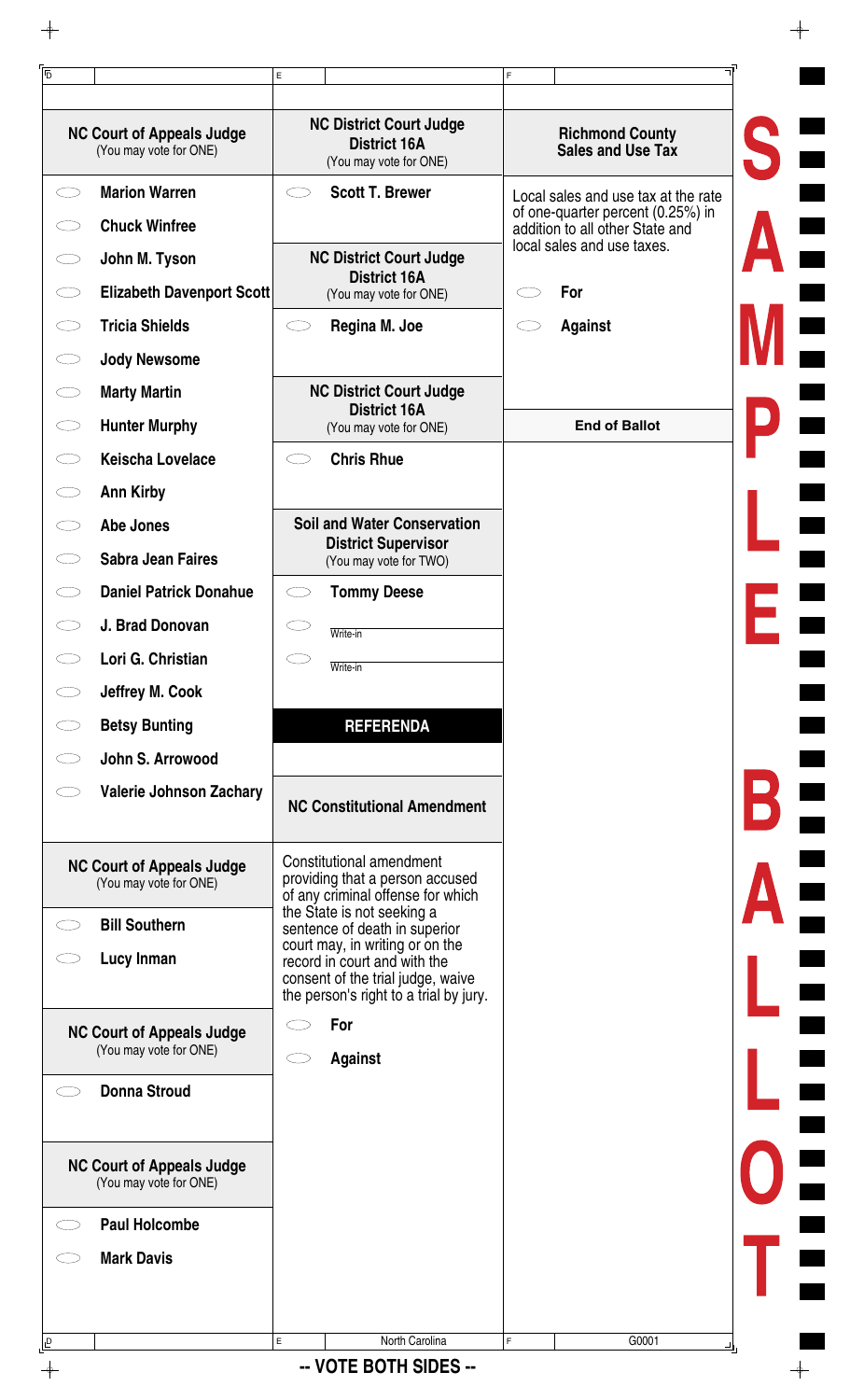

5

I

1

**Next**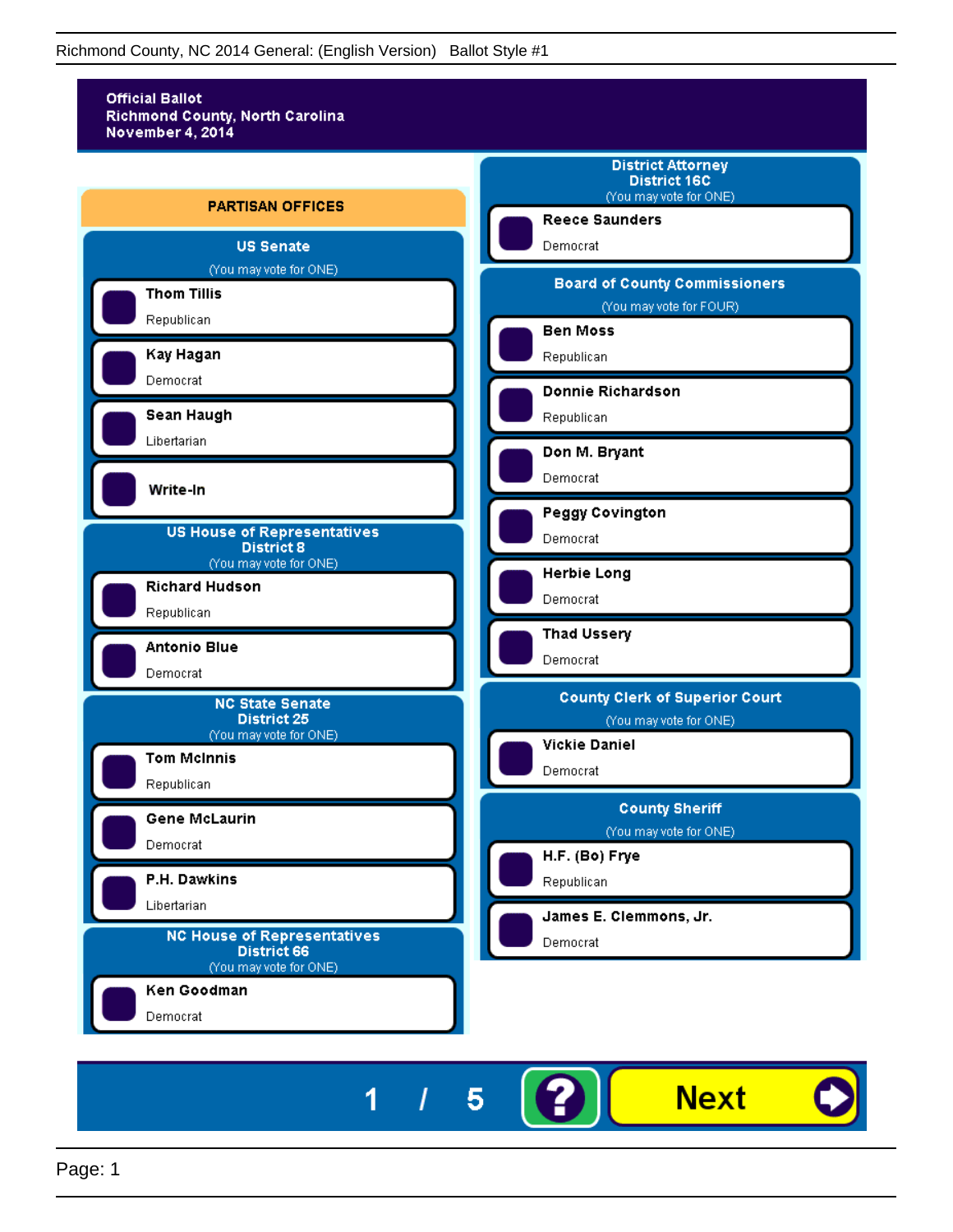

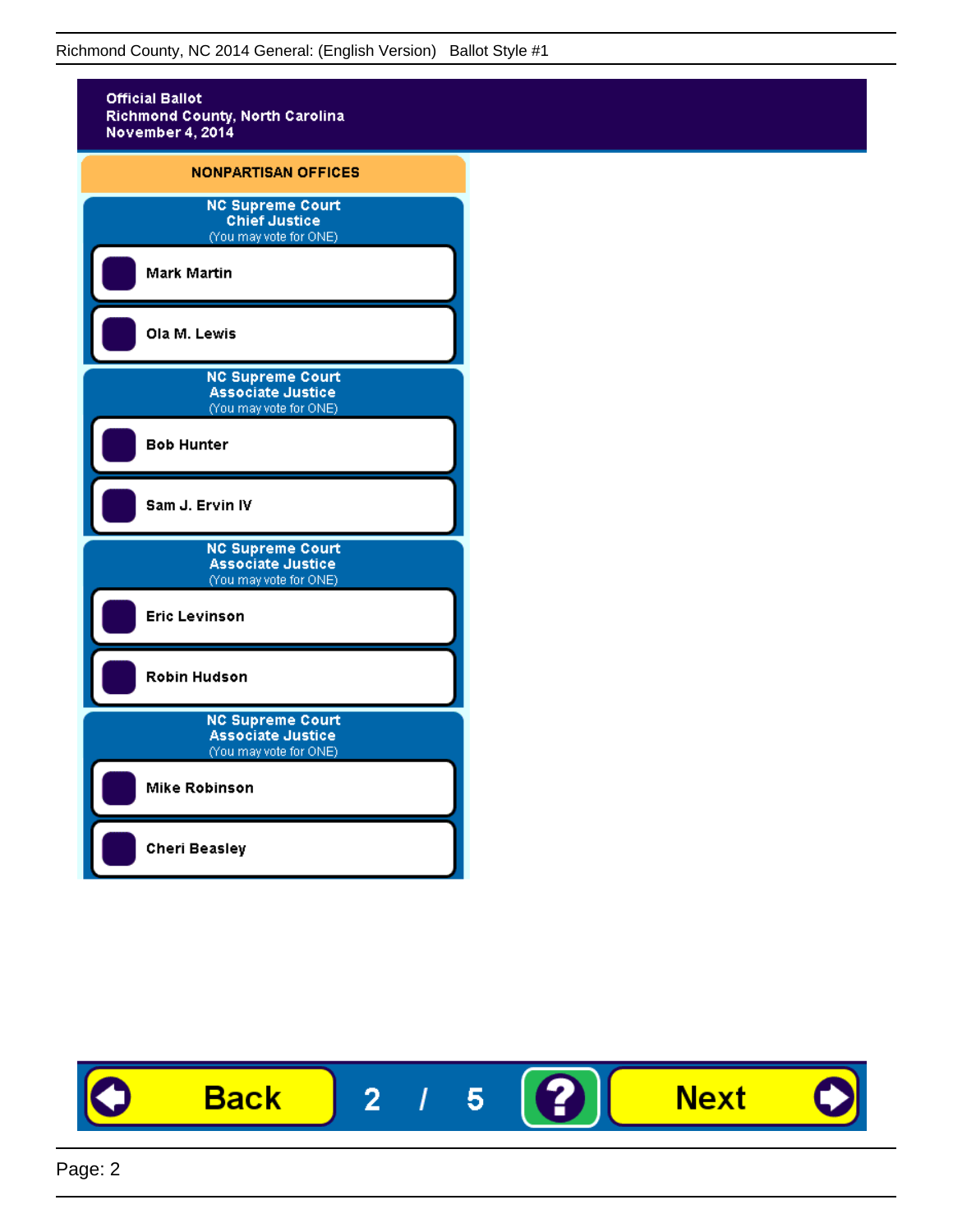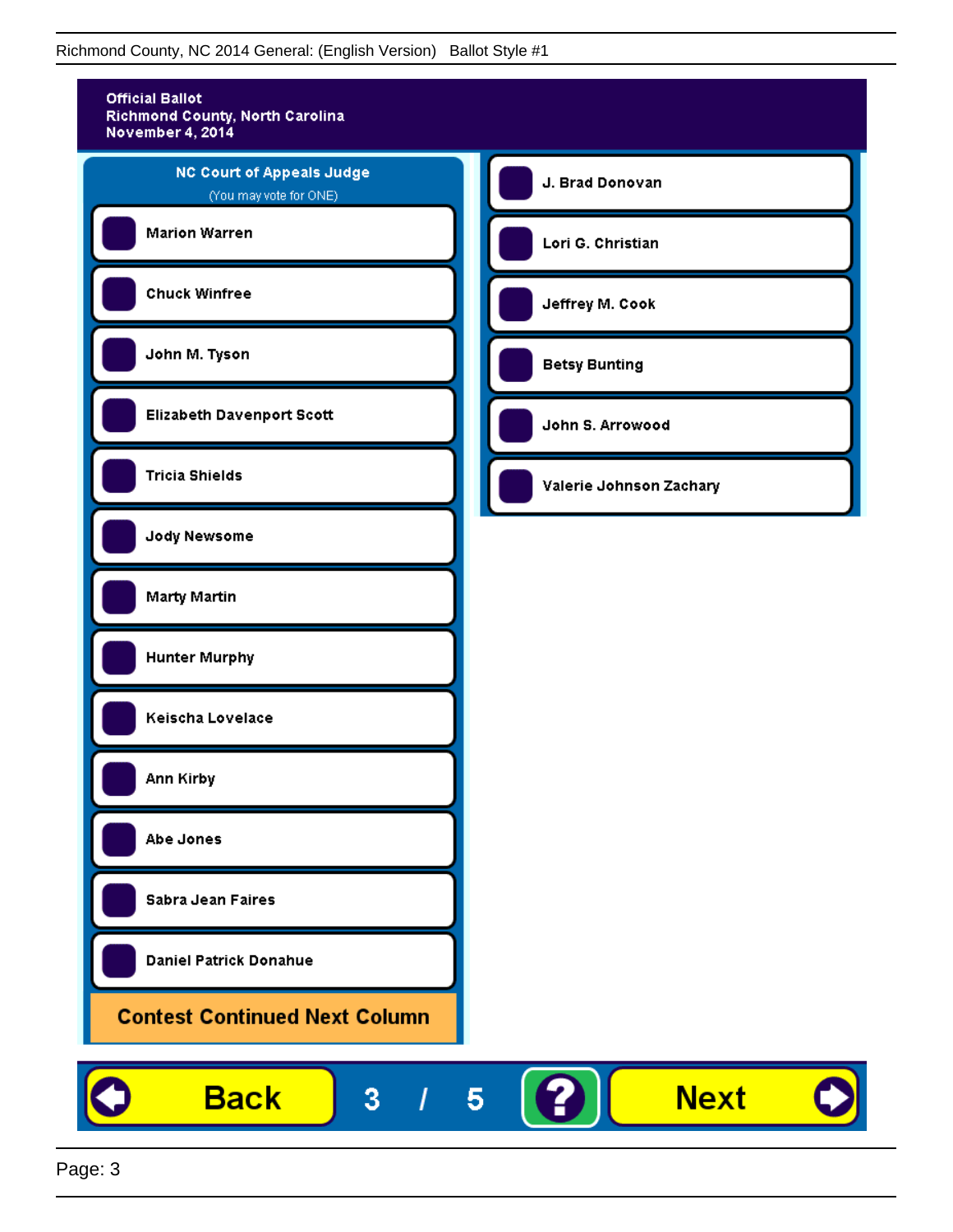